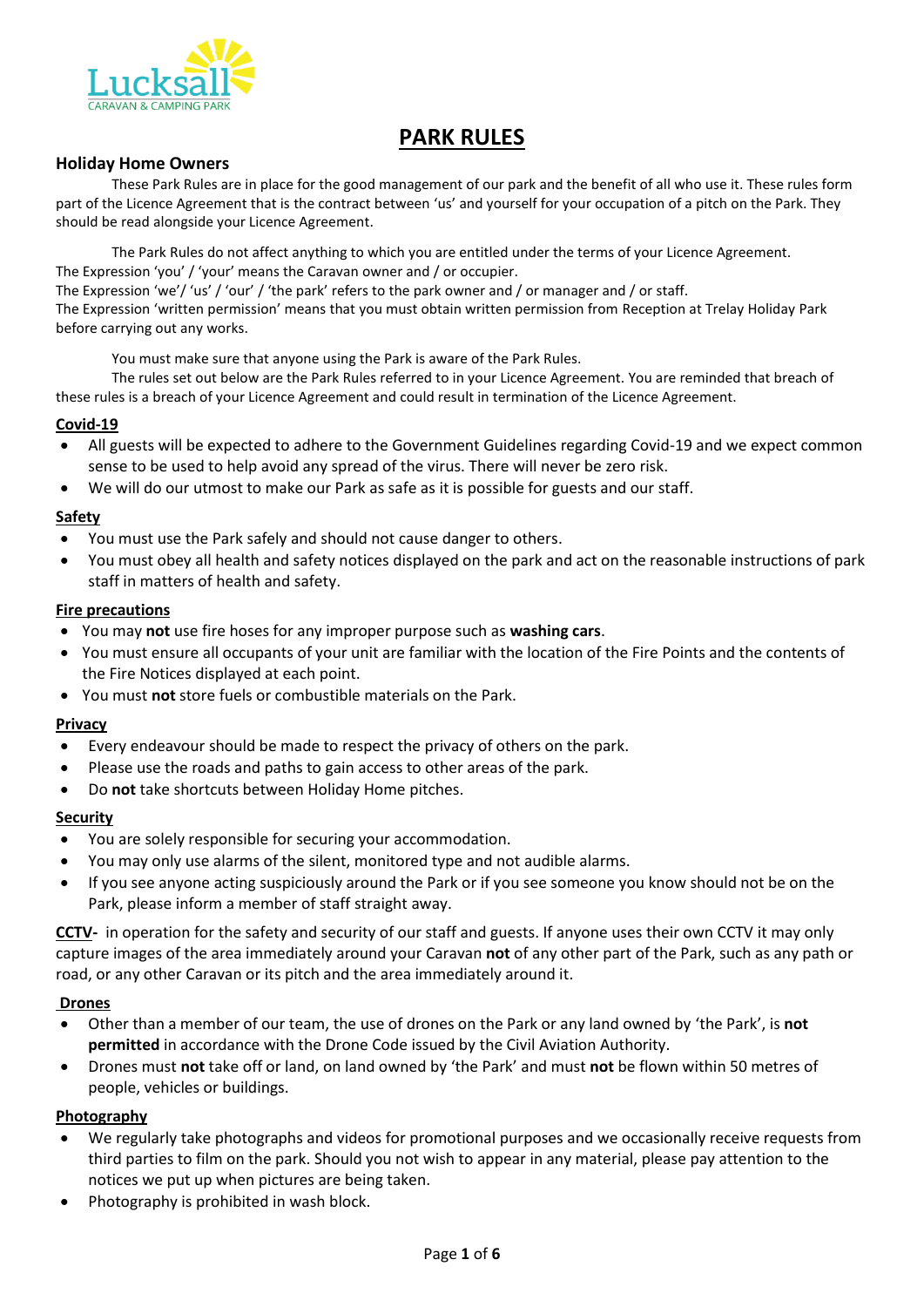

• Where others may reasonably expect privacy, you must obtain their agreement before taking a photograph in which they are identifiable, e.g., when they are in accommodation or on a pitch.

#### **WIFI**

- is very restricted due to our rural location and is not for streaming. The service may not be the same as you are used to at home.
- By accessing the Wireless network, you acknowledge that you're of legal age. The wireless network service is provided by the property owners and is completely at their discretion. Your access to the network may be blocked, suspended, or terminated at any time for any reason.
- You agree not to use the wireless network for any purpose that is unlawful and take full responsibility of your acts. The wireless network is provided without warranties of any kind, either expressed or implied.

## **Good behaviour and noise**

- Guests and visitors are expected to behave in a reasonable manner with consideration to other guests.
- Noise of all kinds must be kept to a reasonable level specially between **10:00pm-9:00am**.
- If returning to the Park from the pub or elsewhere, please do so quietly. Voices travel loud and far in a quiet environment. Please also refrain from banging car doors.
- Foul or abusive language will not be tolerated. Language and behaviour should be suitable for all ages at all times.
- Please do not spoil the holiday of others by selfish behaviour.
- We reserve the right to ask someone to leave immediately who is causing disturbance, offensive or threatening behaviour towards staff or other guests or our local community.
- Please do respect our surroundings we have been asked to discourage windchimes the continuous sound of the clanking/tinkling of chimes is very annoying to other guests who are expecting to enjoy peace and quiet.
- Do not use LED lighting for decoration purposes outside your holiday home, discrete solar lighting can be used but should be switched off when you are not using your holiday home – the continuous use of excessive outdoor lighting is harmful to wildlife and annoying to guests looking for the 'dark zone' that the Park offers in open countryside.
- Please **do not** discard weeds, dead plants or drop litter on the Park please dispose of items correctly.

## **Permitted number of occupiers**

• Your Holiday Home may not be used for sleeping a number of persons greater than the 'maximum sleeping capacity' stipulated in your Licence Agreement; if no number is stipulated then it may not be used for sleeping a number of persons greater than the number of which it was designed for.

## **Sub Letting (Renting Out)**: of your accommodation **is strictly forbidden***.*

## **Visitors to the Park**

- All visitors must report to reception and must be pre-booked in with Reception prior to their arrival. Only people lawfully visiting with our permission, have permission to enter the Park.
- It is your responsibility to ensure that your visitors and occupiers of your accommodation adhere to the Park Rules.
- All guests must ensure that any visitor (including a delivery driver) parks only in a permitted space, to drive carefully and observes the speed limit. Caravan and holidaymakers are responsible for e.g. anyone visiting the Park and you may be asked to give them appropriate instructions such as where they may park, and to stop using companies whose drivers regularly break rules.

## **Use of Toilet Block**

• Static Holiday Home Owners/Occupiers are **NOT PERMITTED** to use the Men's or Ladies toilet or shower facilities situated in the toilet block. (This does not relate to the seasonal tourers).

## **Ejection on grounds of behaviour**

- In the event of persistent or serious misconduct by you, a member of your family, your occupiers, visitors or guests, we will follow any relevant notice procedures in our agreement with you.
- We do not have to follow any formal procedure to eject other visitors.

## **Condition of the Holiday Home**

• You must not change the colour of the exterior of the Caravan without prior 'written permission'.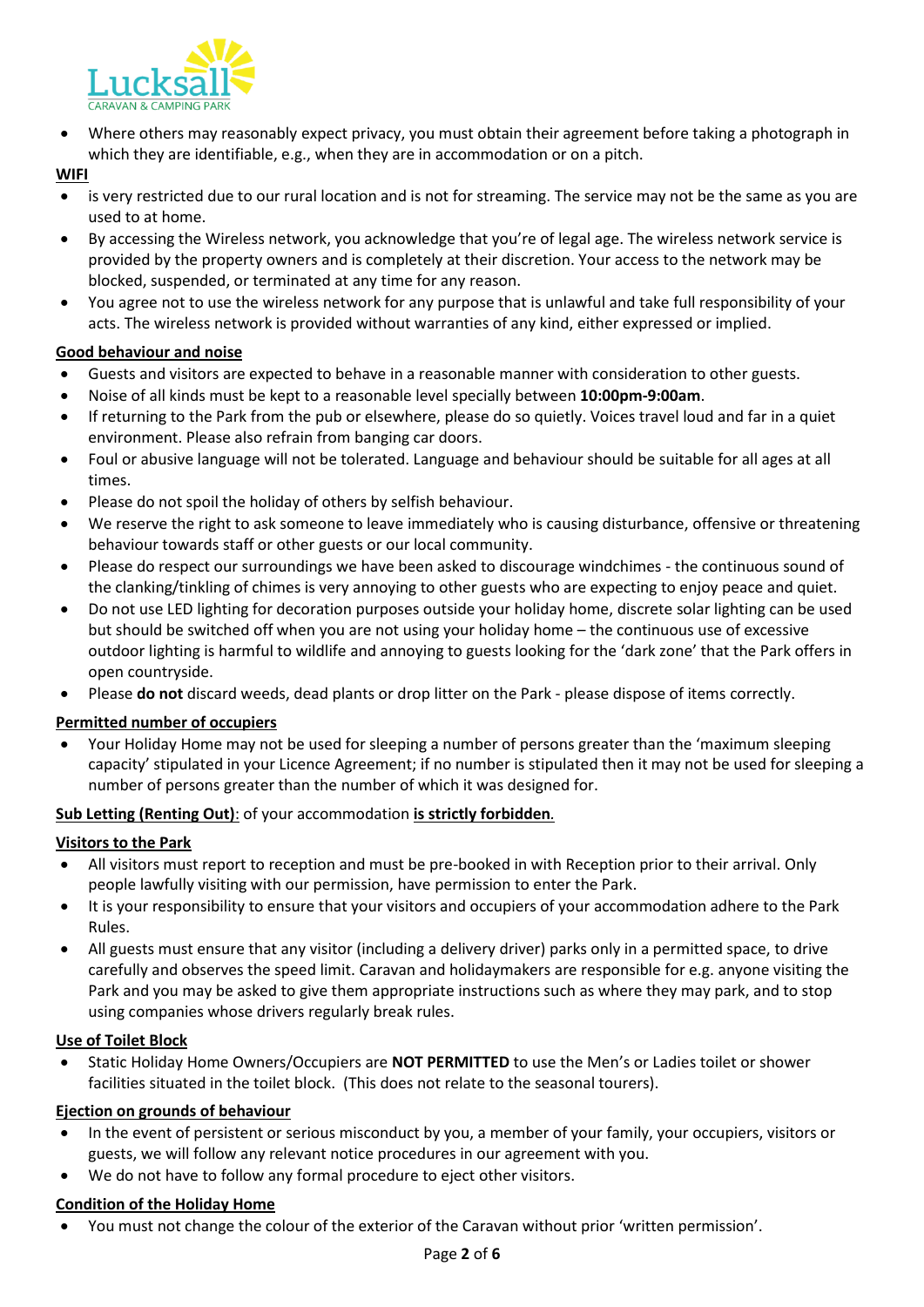

- You are responsible for ensuring that your unit has valid and current insurance (a quote can be obtained from reception).
- Keep equipment in/on your holiday home in good order and to have appliances serviced as recommended by the manufacturer.
- Holiday Homes must be kept in a sound and clean condition and maintained to the high standard of the park. No alteration or addition is permitted without 'written permission'. If a caravan/pitch is deemed by 'The Park' to be in an untidy or poor condition notice may be given to charge the Holiday Home owner for the work(s) required.
- You can only carry out any work to your caravan or on your pitch with our prior 'written permission'. We will only refuse our consent to such works if we think that we have a good reason to do so. If we refuse consent, we will tell you our reason(s).

#### **Your pitch**

- **Pitch Tidiness**: You are responsible for keeping the area that your Holiday Home occupies, known as the 'Pitch', clean and tidy at all times i.e. free from weeds OR disused items.
- No items to be kept under the holiday home.
- You must **obtain 'written permission'** before doing any work around your pitch, i.e. planting of shrubs or tree, pots, slabs, erecting trellis, balcony, decking, gazebos.
- Patio heaters, fencing, artificial grass, flags and statues are **not** permitted. Flower Pots/Solar Lights: Are restricted to front and door side of holiday home. Please keep at least 4 inches from sides of slabs or kerbs - clear for mowing.
- Only one storage box per pitch in dark green not of a wooden structure.
- We **do not** permit the erection of fences or any means of enclosure of your 'pitch'.

#### **Trees, Shrubs, Digging**

- You must **not** cut any trees, shrubs or hedges on the Park. If you find any tree or hedge a nuisance or unsatisfactory you should take the matter up with us; do not deal with it yourself.
- You must not climb any trees. You must not dig any holes on the Park.
- No lopping, felling, damage or removal of shrubs, trees or any other plants on the Park.
- If you wish to plant any tree or shrub, before planting you must obtain 'written permission', once planted it then becomes the property of 'the Park' and cannot be removed at a later date.
- You **must not** tie, hang or fit anything to or in any trees or shrubs without our 'written permission' (which we will not withhold unreasonably where the tie is a means of support for any tree or shrub which you have planted with our agreement).

#### **Washing and Washing Lines**

- You may only use a washing line of the rotary type or the windowsill type and must remove them and store them out of sight immediately after use.
- **Do not** drape washing over windowsills or hand rails of your decking.
- The temporary use of a washing line must not be placed to cause an inconvenience to other holiday home owners or to the daily operation of the park.

#### **Park Improvements**

• You may find development work ongoing in certain areas of the Park and maintenance work being undertaken which may be near your accommodation.

**Washing machines/dishwashers/tumble driers**- are **only** permitted in Holiday Homes that originally came installed direct from the Manufacture of the Holiday Home, and not to be installed inside or **outside** of the Holiday Home at a later date unless 'written permission' is given.

#### **End of Season – Holiday Home Owners**

- It is your responsibility to drain down and prepare the Holiday Home for the closed Season.
- You must ensure gas and water connections are switched off throughout the closed season.
- During the closed season we recommend that the curtains of your Holiday Home are drawn back, and all items of value are removed.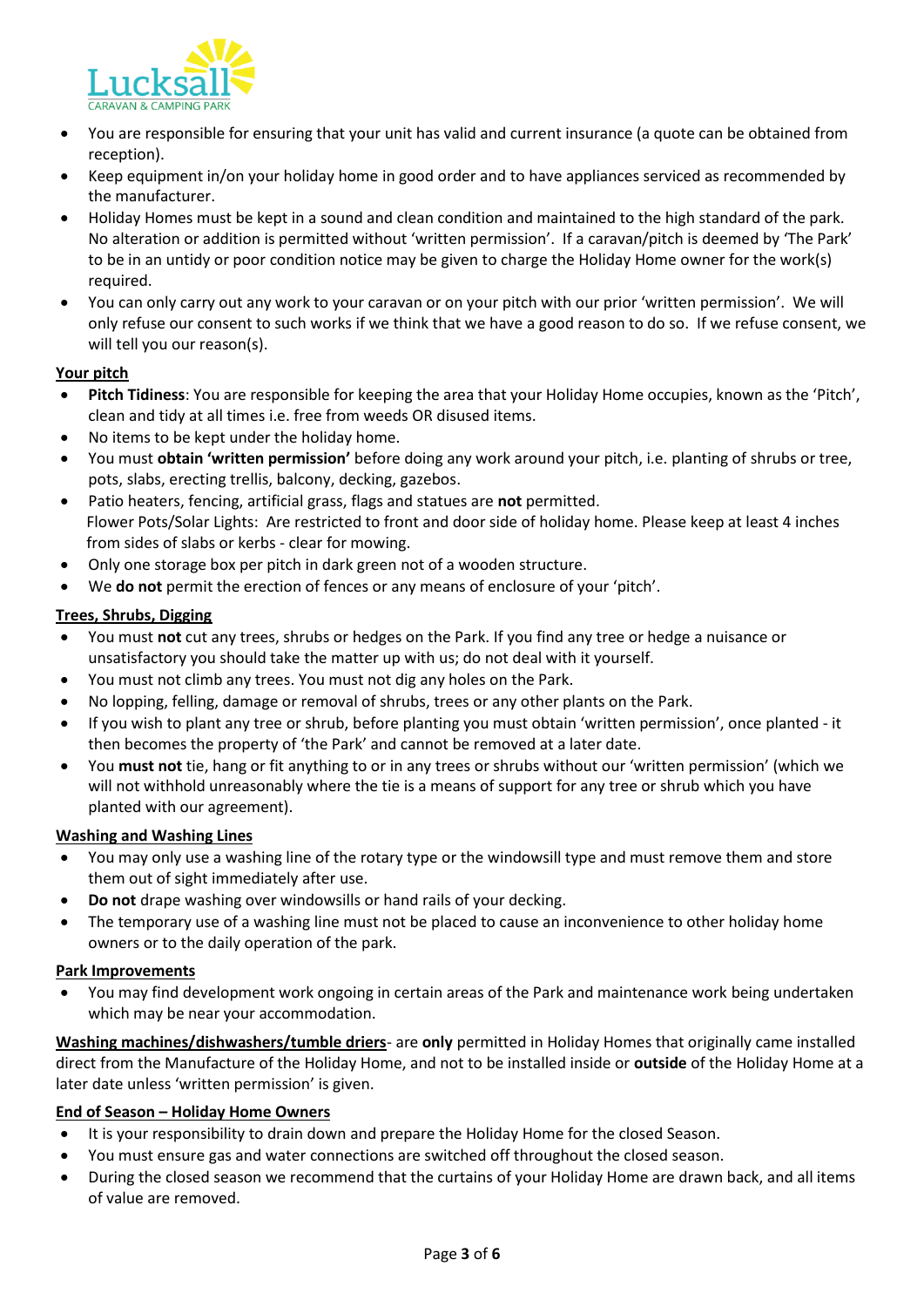

• If you intend to visit your Holiday Home during the closed period, please ring reception at least 48 hours before and you will be advised if you are able to visit or not.

### **Sale of Static Holiday Homes:**

- Holiday Home Owners wishing to sell their Static Holiday Homes must notify the Management in writing of their intention.
- No unauthorised signs shall be displayed.

#### **Utilities installations – Holiday Home Owners**

- You must switch off gas and water connections when the accommodation is not occupied.
- If you experience any problem with the Park's electrical, gas or water system, you should tell a member of staff immediately. You must not attempt to work on any part of the park's electrical, gas or water system yourself; this includes any installations on the pitch.

#### **Drainage system**

• You must not introduce any foreign items via the toilet or sink into the drainage system including cleaning cloths, baby's nappies, sanitary towels, cooking fat, grease etc.

#### **Dogs and other pets**

- You must tell us before you visit the Park if you plan to bring any pet or animal and to answer any reasonable question about them and their suitability for our Park environment. We do not allow any dangerous breeds as per the Dangerous Dog Act 1991. If we are not satisfied that the pet or animal is suitable for our park environment, we may tell you that you cannot bring them. This is because we cannot allow the safety of others to be put at risk.
- Any pet or animal you bring must be supervised by and under control of you, or a responsible adult in your party, and **kept on a short lead** at all times **do not use expandable leads** on the Park. You may not leave any pet or animal unsupervised in your holiday home or anywhere else on the park at any time, apart from small pets which live in cages, aquarium or similar and which may be left safely for short periods. Nor may you leave any pet or animal under the supervision of any person aged under 18. These rules apply even if the pet or animal knows the park well and you believe them to be well-behaved. No liability can be accepted for damage or injury caused by them.
- If you **do not** supervise and control any pet or animal, we are likely to ask you to remove it from the park straight away. Depending on the circumstances, you may not be allowed to bring it back on to the Park, or may only be allowed to do so with our 'written permission', which we would not withhold once our reasonable concerns have been addressed. This is because we cannot allow the safety of others on the Park to be put at risk.
- If you see another pet or animal anywhere on the park which **does not** appear to be supervised or under control of a responsible adult, or whose behaviour gives a cause for concern, please tell a member of staff straight away. Pets must **not** be allowed to roam freely on the Park.
- **Do not** exercise your dog on the Park, please exercise off the Park.
- You must clean up if your animal defecates on the park and disposed of correctly.
- Nothing in these Park Rules prevents you or a member of your party from bringing an assistance dog to the Park, or from using the dog exactly as at home, if this is required to support a disability and Assistance Dogs UK or any successor body has issued an Identification Book or appropriate evidence.

#### **Countryside Code**

• Please respect the surrounding countryside, farmland and livestock. Please make sure you close all gates behind you.

#### **Refuse and recycling**

- You must not store refuse/waste outside your Holiday Home.
- You must use the General Refuse wheelie bins provided-for disposable of general kitchen waste ONLY
- You must use the Recycling Wheelie bins provided, these bins are for recycling of plastic, paper, light weight cardboard, aluminium cans – please ensure these items are free of food particles or liquid, **do not** put recycle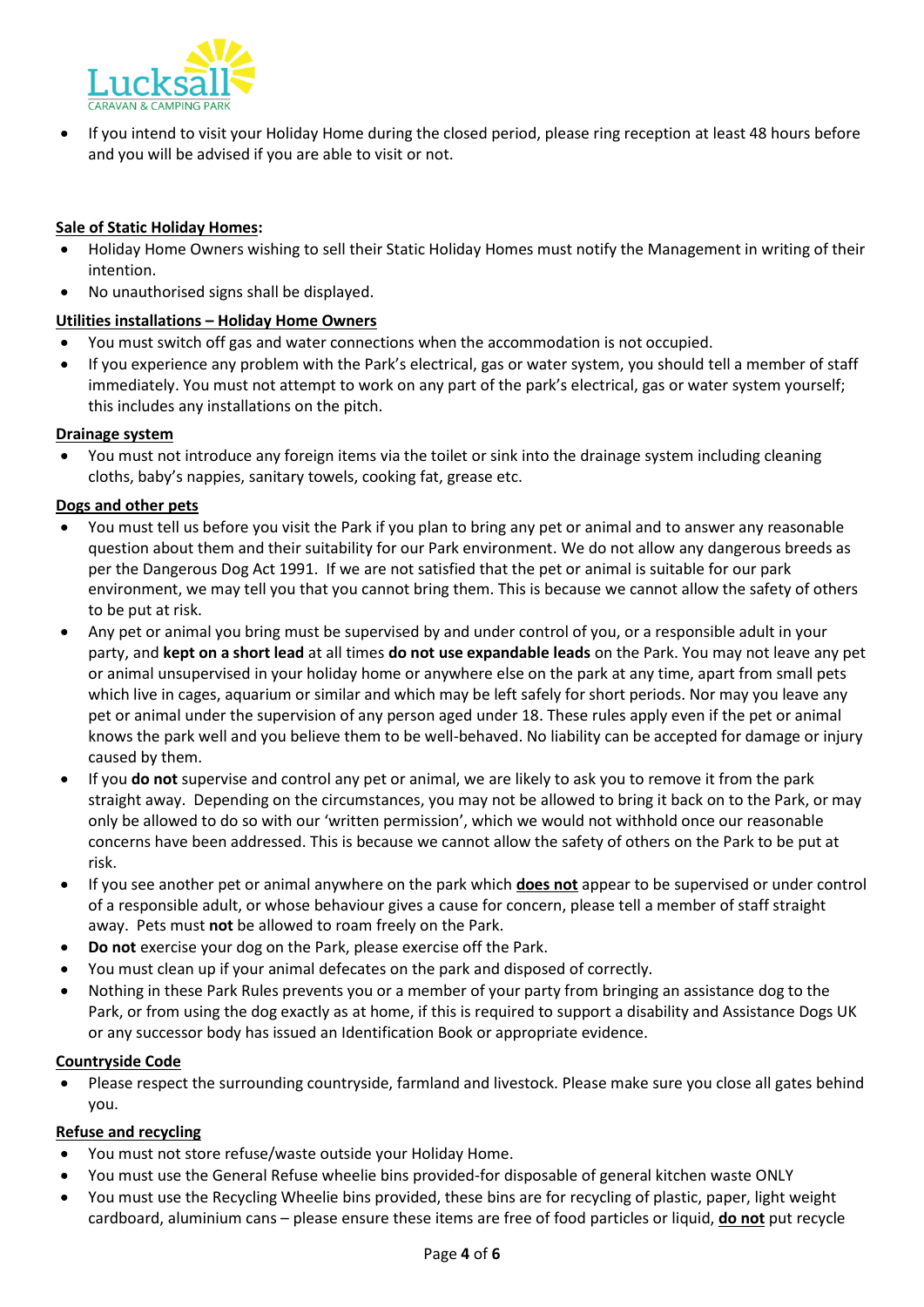

items into a black bag, black bags found in a recycling bin is deemed as contamination and all items in that recycle bin will automatically go to landfill site not to a recycling centre.

- You must use the Glass Recycling bins as provided glass items only do not leave tops on or liquid/food in the glass bottles or jars.
- **We will not accept any other items** such as scrap metal, mattresses, bedding, furniture, batteries, electrical items large or small and oversized/large packaging - these items must be taken home or to the local Council Refuse Point.

#### **Weather**

- The Park accepts no responsibility i.e. caravans, vehicles, awning, due to adverse weather conditions.
- Take any damaged items home with you, we are not responsible for their disposal.

#### **Smoking**

- It is illegal to smoke or use e-cigarettes inside enclosed public buildings.
- If you are found to be smoking in a public building, this would be a serious breach of your contract with us which may lead to you being required to leave the park.

#### **Electric hook up**

- Electric cars **cannot** be charged at the park by any means, including the use of electricity supply or hook up.
- Electricity can be dangerous, especially in damp conditions.
- You'll also need to think about the equipment you want to use on the Park. At home you'll have plenty of sockets and it's rare to overload them, but on the Park a socket can be easily overloaded.
- Your mains electrical system in your holiday home should be checked regularly.
- Keep your electrical equipment in good order and serviced as recommended by the manufacturer. Do not abuse appliances by forcing them to perform in excess of their capability. Damaged or worn cables should be replaced immediately.
- Check operation of RCD (residual current device) using the test button on a regular base
- In the event of a blown fuse or MCB (miniature circuit breaker) trip, switch off the supply and find the cause before resetting MCB. If an appliance malfunctions, switch off supply before removing the appliance for inspection.

**Generators:** Are **not** permitted on the Park.

**BBQ'S and Fire Pits:** Barbeques are allowed if gas or charcoal (no wood) and are raised off the ground. Please extinguish completely after use and do not put hot ashes in the bin. Fires and fire-pits are **Not** Permitted.

• Sky Chinese Lanterns and fireworks are **not** permitted.

#### **Supervision of young people**

- Parents/ guardians/ carers are responsible to supervise their children at all times. Children under the age of 16 should not be left unsupervised in the accommodation or on the park.
- bikes, scooters or skateboards are not allowed to be used on the Park.
- Never allow children to play near/in steams or the ornamental pool as there are areas of deep water.
- Seasonal Tourers an adult must accompany small children to the toilet block.

**Ball Games**: Are **not** permitted on the Park.

#### **Movement of vehicles**

- We permit cars onto the Park for the purposes of access to your accommodation. Accordingly, save to the extent that you may need to do so because of a disability, you must not drive cars around the park for other purposes such as visiting other locations on the Park.
- We **do not permit** the use of any non-road legal motorised vehicles e.g E-Scooters, quad bikes, trial bikes, etc (excludes electric mobility scooter).
- All vehicles on the Park must be Taxed, Insured and MOT regulations at all times. All motoring laws which apply to the highway, also apply on the Park.
- You must insure all accessories and items towed by vehicles as for use on the public road.
- You must not keep disused or unroadworthy vehicles anywhere on the park. We reserve the right to remove any vehicle which is apparently abandoned.